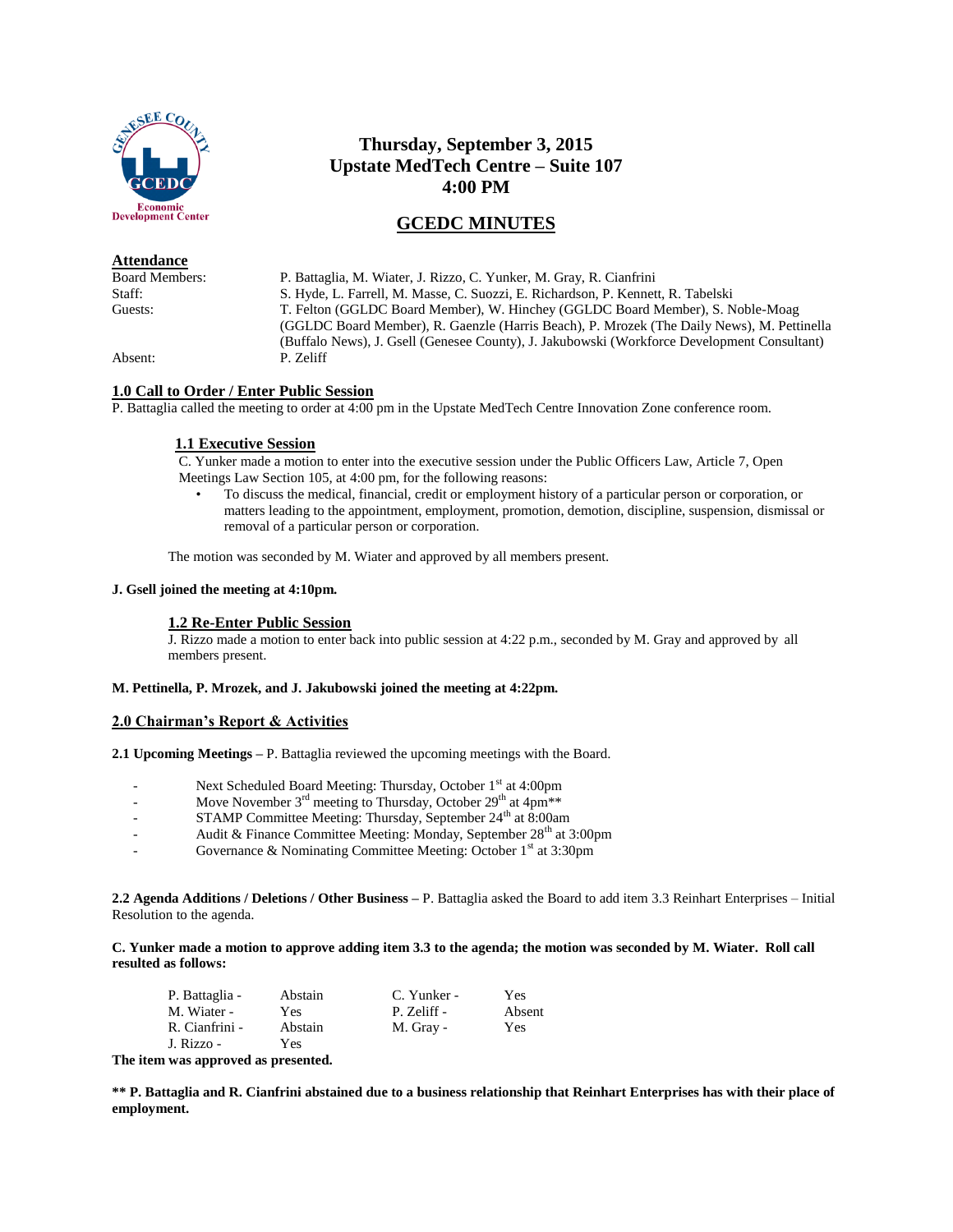#### **2.3 August 13, 2015 Minutes**

**C. Yunker made a motion to approve the August 13, 2015 Minutes; the motion was seconded by R. Cianfrini. Roll call resulted as follows:**

| P. Battaglia - | Yes | C. Yunker - | Yes    |
|----------------|-----|-------------|--------|
| M. Wiater -    | Yes | P. Zeliff - | Absent |
| R. Cianfrini - | Yes | M. Gray -   | Yes    |
| J. Rizzo -     | Yes |             |        |

**The item was approved as presented.**

**2.4 Paperless Board Meetings – iPads –** P. Battaglia shared that the Board has talked in the past about going paperless for our Board meetings.

M. Masse shared that the purchase of iPads for the Board was budgeted for in the 2015 Budget. In order to move forward with purchasing, the staff would like to know which Board members will need an iPad.

R. Cianfrini mentioned that going paperless was a high priority when he became Chairman of the Legislature and that it has been implemented and works phenomenally.

M. Masse asked for a show of hands of who would like an iPad. The following people requested an ipad: M. Gray, J. Rizzo, M. Wiater, W. Hinchey. The staff will email H. Upson and P. Zeliff to see if they need one as well. If anyone else decides that they need one, please contact the staff as soon as possible so that they can move forward with purchasing the iPads.

#### **3.0 Report of Management**

**3.1 O-AT-KA Milk Products – Final Resolution No. 09/2015-01 –**C. Suozzi shared that O-AT-KA Milk is building additional warehousing space to its manufacturing facility on the corner of Ellicott Street and Cedar Street. This part of the company's campus is located within the City and Town of Batavia. A total of 205,000 sq. ft. will be built, of which 35,000 sq. ft. will be within the City of Batavia limits and 170,000 sq. ft. within the Town of Batavia. The total capital investment is approximately \$20,990,000; the company will be retaining 334 jobs and creating 21 new jobs. The company is seeking assistance from the GCEDC with a sales tax exemption valued at approx. \$718,561, and a property tax exemption, based on the incremental increase in assessed value, valued at approximately \$1,548,050. An economic impact analysis was done and for every \$1 of public benefit, the company is investing \$10.10 into the local economy. A public hearing was held and there were no public comments made.

C. Suozzi asked the Board to approve Resolution No. 09/2015-01.

RESOLUTION OF THE GENESEE COUNTY INDUSTRIAL DEVELOPMENT AGENCY D/B/A GENESEE COUNTY ECONOMIC DEVELOPMENT CENTER (i) MAKING A DETERMINATION WITH RESPECT TO THE O-AT-KA MILK PRODUCTS COOPERATIVE, INC. PROJECT PURSUANT TO SEQRA, (ii) AUTHORIZING THE NEGOTIATION, EXECUTION AND DELIVERY OF AN AGENT AGREEMENT, LEASE AGREEMENT, LEASEBACK AGREEMENT, TAX AGREEMENT AND RELATED DOCUMENTS; (iii) PROVIDING FINANCIAL ASSISTANCE TO O-AT-KA MILK PRODUCTS COOPERATIVE, INC. (THE "COMPANY") IN THE FORM OF (A) A SALES AND USE TAX EXEMPTION FOR PURCHASES AND RENTALS RELATED TO THE ACQUISITION, CONSTRUCTION AND EQUIPPING OF THE PROJECT, AND (B) A REAL PROPERTY TAX ABATEMENT STRUCTURED THROUGH A TAX AGREEMENT; AND (iv) AUTHORIZING THE EXECUTION AND DELIVERY OF RELATED DOCUMENTS.

**M. Gray made a motion to approve Resolution No. 09/2015-01; the motion was seconded by C. Yunker. Roll call resulted as follows:**

| P. Battaglia - | Yes | C. Yunker - | Yes    |
|----------------|-----|-------------|--------|
| M. Wiater -    | Yes | P. Zeliff - | Absent |
| R. Cianfrini - | Yes | M. Gray -   | Yes    |
| J. Rizzo -     | Yes |             |        |

**The item was approved as presented.**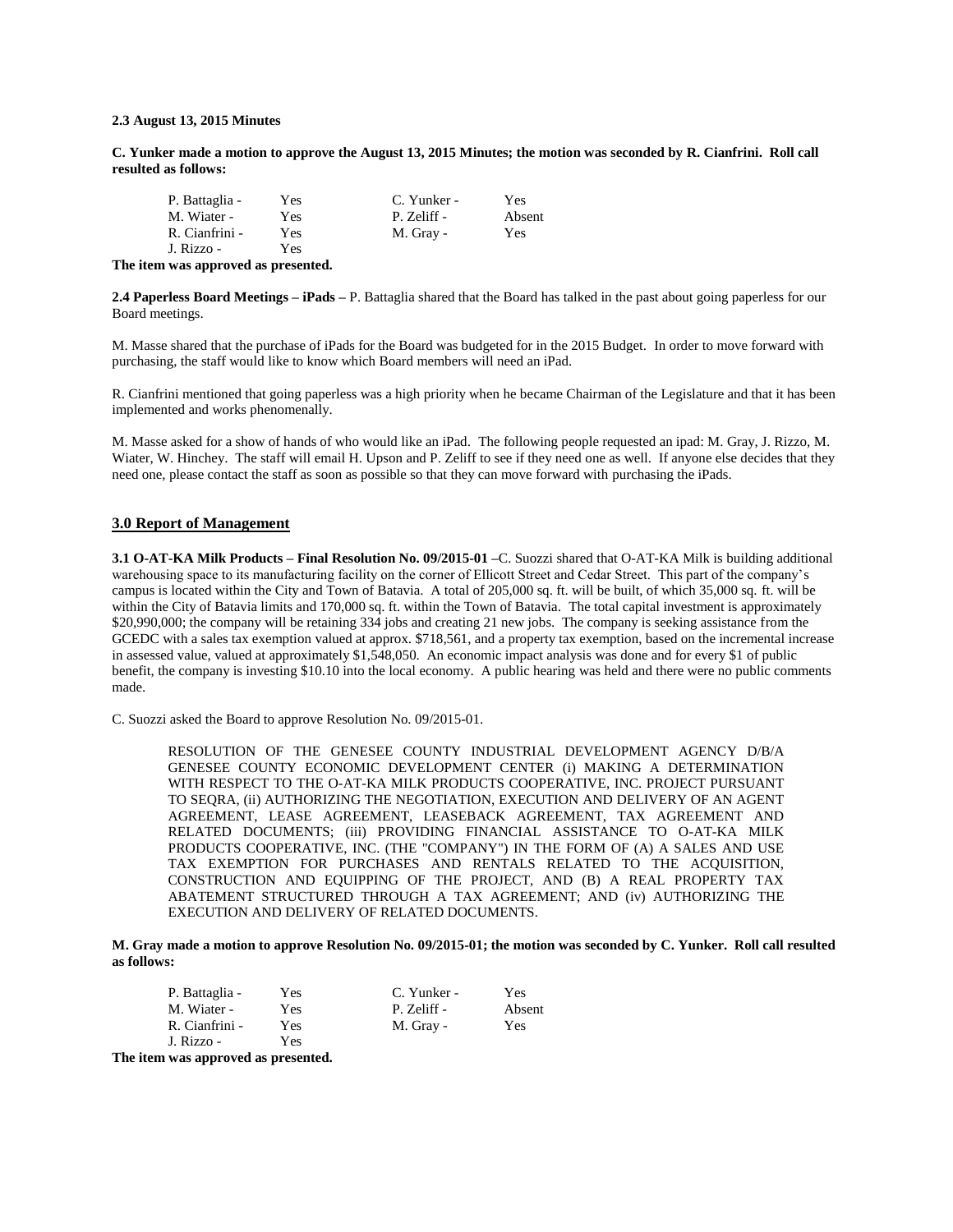**3.2 Workforce Development Update – John Jakubowski Presentation –** R. Tabelski gave a brief overview of our workforce development program. The program has secured over \$1.5M in grant funds since 2009. More than 315 adults have been trained, with hundreds of teachers and students interacting with J. Jakubowski and the GCEDC staff. Some of the different programs that have been supported by the GCEDC have been a Mechatronics training program, GCC Food Processing and Technology degree, ECC/GCC Nano-Technology degree, WNY Tech Academy, Advanced Manufacturing and Nano-Technology Certificate program, Food Processing Certificate Program, and iSciWNY.

J. Jakubowski gave an overview of the activities and highlights from the past year of working for the GCEDC as its Workforce Development Consultant.

He shared that:

- \$30,800 was secured in grant dollars to fund training for existing companies.
- \$5,000 was received by the Workforce Development Fund of the GCEDC from food training initiatives.
- \$2,780 was received by the GGLDC for services related to the development, marketing and recruitment of the Mechatronics Program.
- \$13,324 was received by the GGLDC, in grant dollars, to enhance and coordinate workforce development activities.
- \$206,100 grant was written and awarded for the purchase of new technology for an expanded CNC Machining program for the Genesee Valley Educational Partnership (GVEP), equipment for use in GCC's Food Manufacturing Technology degree program and the GVEP's Ag Academy for high school students and classroom furniture/equipment for the Western New York Tech Academy.
- \$51,034 is currently being held by the GCEDC from a previous grant award of \$100,000 from the National Fuel Gas Foundation for entry level training for the food processing industry. In July, we wrote a proposal to the Foundation and received approval to repurpose those funds for more flexible usage to meet current and "in demand" training needs.
- Piloted a successful Introductory Mechatronics Program and prepared to launch an Advanced Mechatronics Program in September 2015.
- Maintained active participation on the WNY STEM Hub, the FAME Workforce Pipeline Committee, the WEMOCO Workforce Council, the WNYTA Steering Committee and Industry Partner Committee, and MCC's Middle Skills Gap consortium.
- Supported our efforts through numerous presentations to local and regional educators, educational institutions, service clubs and employment professionals.

C. Yunker shared that there are local businesses that are struggling to find a competent workforce. Currently there is a fairly low unemployment rate in Genesee County but that is not the case in Orleans County. Are there any obstructions for utilizing the workforce in Orleans County for our Genesee County Businesses?

J. Jakubowski shared that there are really no obstructions in utilizing the workforce outside of Genesee County. The mission of the Workforce Development Program at the GCEDC requires us to look at things regionally. In the first Food Processing Training Program that the GCEDC ran there were participants from 7 of the surrounding counties. He is trying to get companies to look at workforce differently than they used to. Laborers are not interchangeable pieces like they once were. If you lose one you can't just go out and get another. He's trying to stress the concept of development within a company. The concept is to take some of your entry level workers that have the "3 A's", good attendance, good attitude and aptitude, and provide them with higher level skills and move them "up the ladder".

J. Rizzo added that Workforce Development is a vital part of the Agency's mission and is probably also the most administrative and detailed part that calls for the least amount of policy. He appreciates the work of J. Jakubowski and the staff to make the program continue to move forward successfully and free the Board to spend policy making time on other issues. It gets overlooked and he is grateful that they are doing such a good job.

#### **J. Jakubowski left the meeting.**

**3.3 Reinhart Enterprises – Initial Resolution No. 09/2015-02 - C**. Suozzi shared that the company is adding 16,000 sq. ft. of additional warehousing space at their 36 Swan St. facility for their current tenant who is a growing distribution center. The total capital investment is approximately \$600,000; the company will be retaining 14 jobs and creating 6 new jobs. The company is seeking assistance from the GCEDC with a sales tax exemption valued at approx. \$28,800, a mortgage tax exemption valued at approx. \$7,500 and a property tax exemption valued at approx. \$146,160 based on the incremental increase in assessed value. An economic impact analysis was done and for every \$1.00 of public benefit, the company invests approx. \$11.30 into the local economy. A public hearing will need to be held as benefits exceed \$100,000.

C. Suozzi asked the Board to approve Resolution No. 09/2015/02.

RESOLUTION OF THE GENESEE COUNTY INDUSTRIAL DEVELOPMENT AGENCY D/B/A GENESEE COUNTY ECONOMIC DEVELOPMENT CENTER (THE "AGENCY") (i) ACCEPTING THE APPLICATION OF REINHART ENTERPRISES, INC. WITH RESPECT TO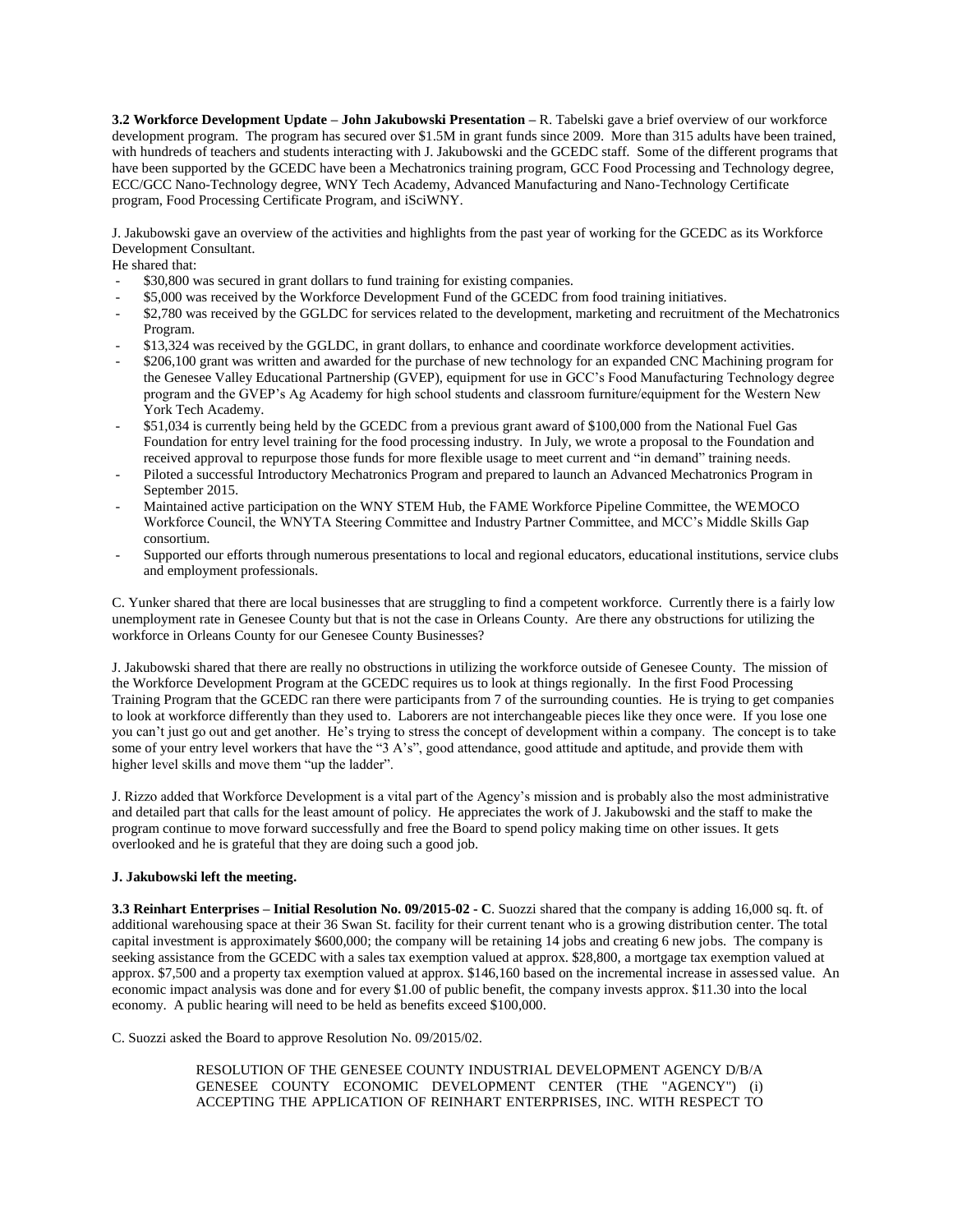A CERTAIN PROJECT, (ii) AUTHORIZING A PUBLIC HEARING WITH RESPECT TO THE PROJECT AND (iii) DESCRIBING THE FORMS OF FINANCIAL ASSISTANCE BEING CONTEMPLATED BY THE AGENCY WITH RESPECT TO THE PROJECT

**M. Wiater made a motion to approve Resolution No. 09/2015-02; the motion was seconded by C. Yunker. Roll call resulted as follows:**

| P. Battaglia - | Abstain | C. Yunker - | Yes    |
|----------------|---------|-------------|--------|
| M. Wiater -    | Yes.    | P. Zeliff - | Absent |
| R. Cianfrini - | Abstain | M. Gray -   | Yes    |
| J. Rizzo -     | Yes     |             |        |

**The item was approved as presented.**

## **4.0 Audit & Finance Committee**

**4.1 July 2015 Financial Statements –** C. Yunker shared that the financial statements were reviewed by the Audit and Finance Committee on August 26, 2015. Lezlie noted all expenditures are in line with the budget, except as noted.

C. Yunker shared that the Audit & Finance Committee recommends approval of the July 2015 Financial Statements.

**C. Yunker made a motion to approve the July 2015 Financial Statements; the motion was seconded by M. Gray. Roll call resulted as follows:**

| P. Battaglia - | Yes        | C. Yunker - | Yes    |
|----------------|------------|-------------|--------|
| M. Wiater -    | <b>Yes</b> | P. Zeliff - | Absent |
| R. Cianfrini - | Yes        | M. Gray -   | Yes.   |
| J. Rizzo -     | Yes        |             |        |

**The item was approved as presented.**

**4.2 GCEDC 2016 Budget -** L. Farrell reviewed the 2016 GCEDC Budget with the Board and noted the following significant assumptions:

Operations:

- County Contribution included in preliminary budget at 2015 level (\$215,014).
- Balance of funding needed will be primarily generated by GCEDC project fee revenue (assuming 15 core projects and 1 major project).
- Gaps have been funded by GGLDC grant to support the overall economic development program and MedTech Centre property management.
- GGLDC's Strategic Investment Analysis assumes \$300K for 2016 support of the overall economic development program.
- Assumes \$65K from the Genesee County Funding Corp. for economic development program support.
- Insurance Auto Auctions 2015 Land Sale Cash Carryover Allocation of \$177.9K.
- Assumed a 2% increase in employee base wages and additional hours included for building and maintenance employees.
- Health insurance premiums are expected to increase 10.4%.
- Allowed for a 5% increase in general liability insurance premiums for all current policies. Coverage for all anticipated STAMP land / house purchases through the end of 2016 have also been included.

RLF #1 has 9 active loans; loans continue to be made with "friendly interest rates" and terms of 3-10 years.

RLF #2 has 5 active loans; these funds are in the process of being de-federalized. Funds will ultimately be moved to the GGLDC through a grant agreement that was put into place with Genesee County in 2012. Funds will be completely defederalized once they cycle through one more loan made out of the GGLDC.

Empire Zone - The GCEDC continues to support the Empire Zone program even though it no longer receives any administrative support from Empire State Development. This fund will be discontinued and removed at 12/31/15.

Real Estate Development & Management fund accounts for activities related to the parks owned by the GCEDC. Although full sales efforts continue, we conservatively budgeted for no land sales in 2016.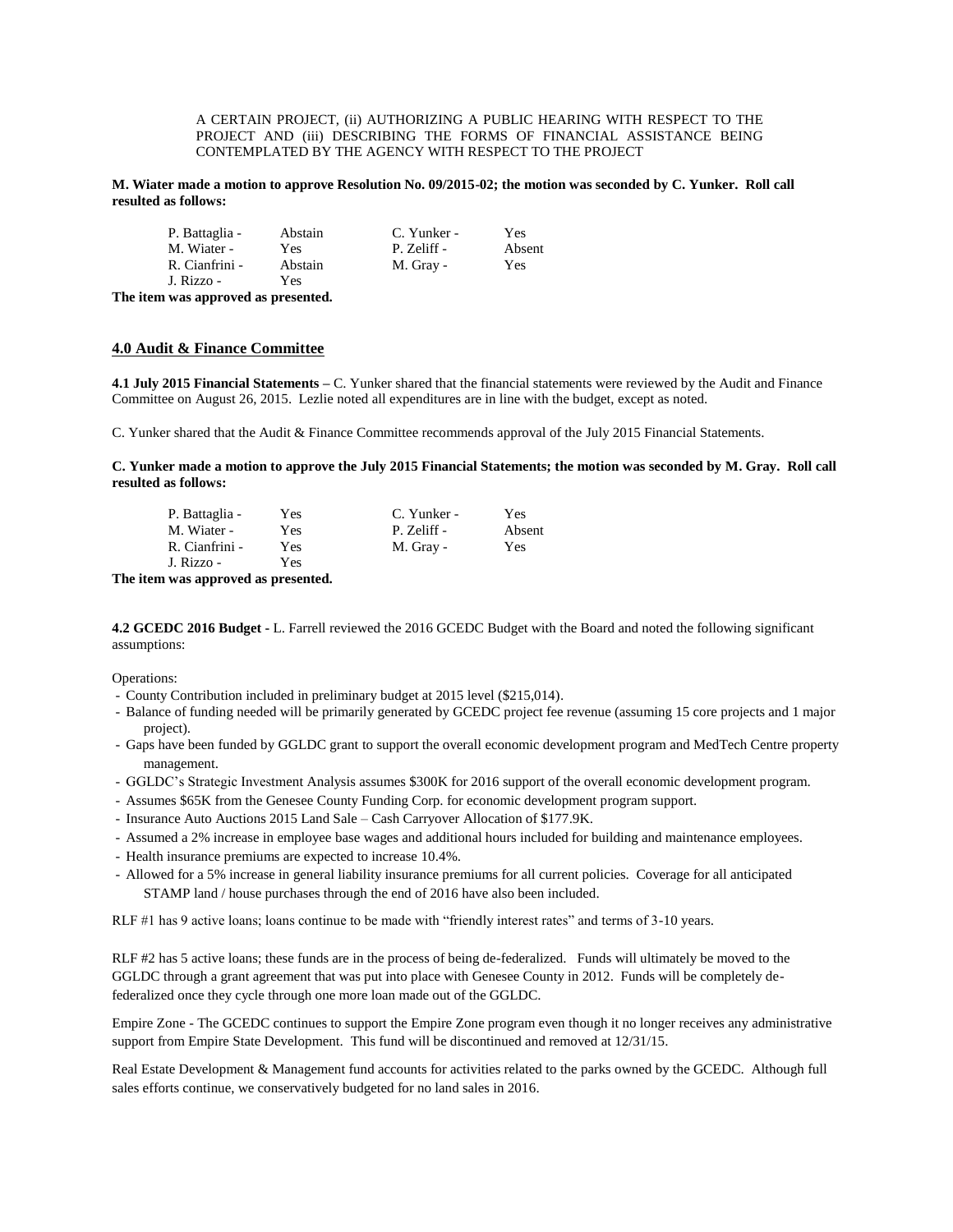STAMP budgeted expenses for insurance and special district fees was calculated considering the properties currently owned and expected to be owned through 2016.

J. Rizzo questioned how the figures for the budgeted finance charges were calculated related to STAMP.

L. Farrell shared that they estimated the finance charges based on what funds we expect to draw down on the line of credit and also when we expect to pay those off.

J. Rizzo asked how the Agency could move forward and utilize the \$33M of funding from the State with an available credit line of only \$2.8M?

S. Hyde shared that there is a pre-approved \$18M line of credit that will come into play once the \$33M is released.

J. Rizzo asked if there have been finance charges projected for that line of credit.

L. Farrell shared that the Agency will do an overlay once the funds from the \$33M start to flow.

J. Rizzo asked where the Agency anticipates the funds will come from to cover the finance charges on that line of credit.

S. Hyde shared that the \$33M has funds within it to cover interim finance charges.

J. Rizzo added that there was no finance charge related to STAMP budgeted for in 2015 but there are expenditures of approx. \$43K. Where did that money come from to pay for those expenses?

L. Farrell shared that the funds to cover those finance charges were from interfund borrowings / transfers.

J. Rizzo asked if the Agency should be making a budget amendment for that.

L. Farrell shared that budget amendments have been discussed with the Audit & Finance Committee previously and that the Committee decided not to move forward.

P. Battaglia shared that the Committee felt that it was not necessary to do a budget amendment every time there was a variance. It may be what you are most familiar with from your time as the County Attorney but it is not typically done from a business perspective. That's why there are variances and then you speak to the variances when they come up.

J. Rizzo shared that the County Legislature approves a budget amendment at almost every meeting. This is a municipal entity and not a private corporation. He wonders what the proper function should be for this entity.

P. Battaglia shared that the Audit & Finance Committee received some feedback from its auditors and also received guidance from the Comptroller's Office. The procedure that the Agency is currently following is in fact proper. It was the opinion of the Audit & Finance Committee that doing budget amendments was not necessary.

C. Yunker shared that you could amend the budget every month or you could set the budget and review variances as they come up. The Audit & Finance Committee could review budget variances and interfund transfers monthly and report them to the Board. He remembers many of the interfund transfers from his experience as a County Legislature and does not believe that it adds any material understanding for the Board members. As Chairman of the Audit & Finance Committee he will yield to the will of the Board, but he is not sure that it adds to the basic understanding of the financial statements.

L. Farrell shared that the requirements listed in the Comptroller's Accounting and Reporting Manual for counties and other municipalities are much more in depth than the budget guidance provided in the Comptroller's Accounting and Reporting Manual for Industrial Development Agencies. The GCEDC is a Public Authority and Public Authorities are provided with their own guidance from the Comptroller's Office, separate from the guidance provided for municipalities.

C. Yunker added that being in compliance does not necessarily address what the Board wishes. However, he does feel that the important thing to think about is what are the variances, where does it flow and why.

J. Rizzo feels that the Board needs to be aware of the variances and there needs to be transparency. He is willing to see how it works out and move forward requesting that all variances be brought forward for the Board to review in detail.

P. Battaglia thought as a Committee there would be more transparency by letting the variances flow through and seeing them on the financial statements. The Committee will try to make a better effort of highlighting the variances with the Board every month. He added that he also serves on the Board of another Public Authority and they do not do budget amendments either. He did not feel as if the Committee was going down a path that was unusual.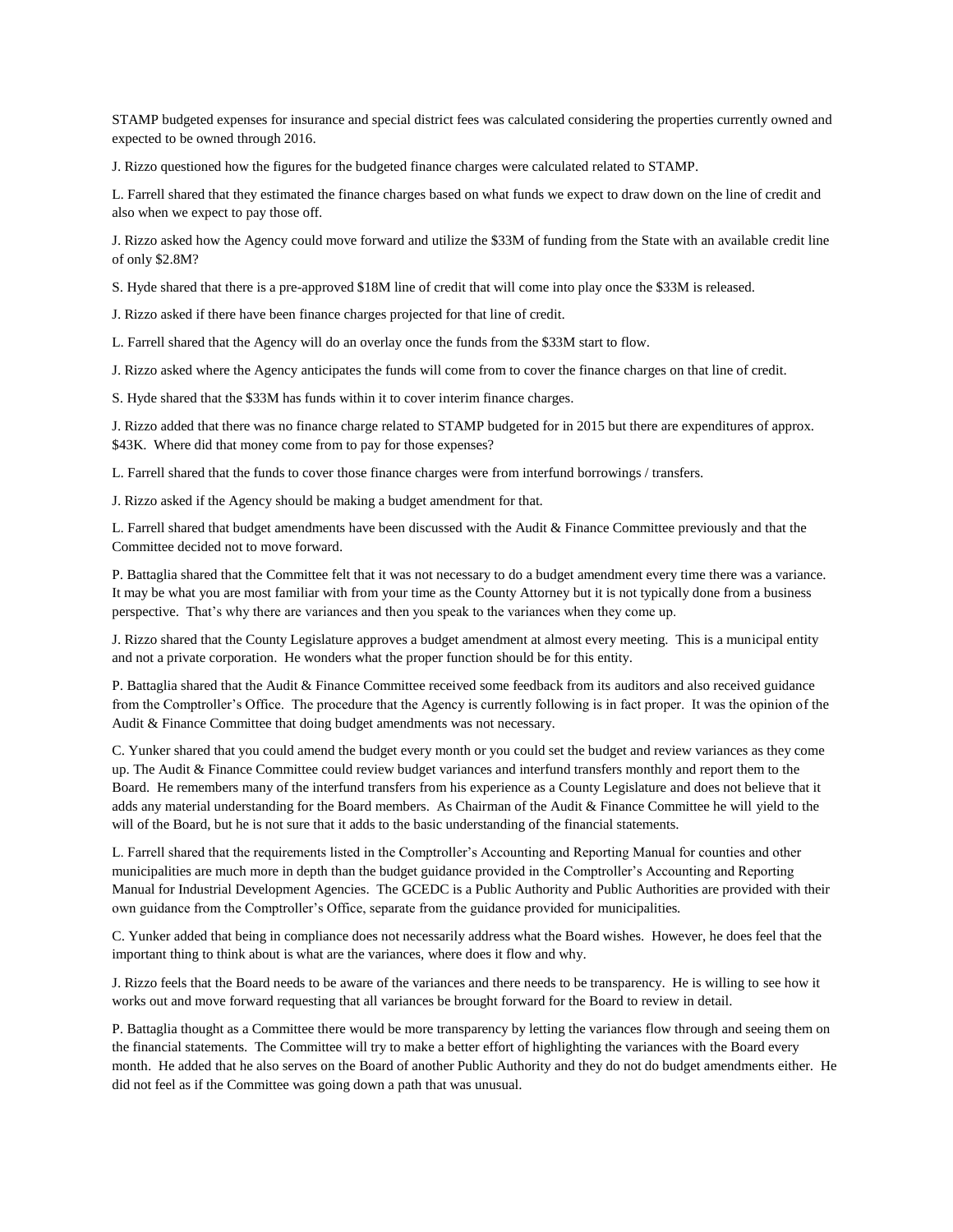L. Farrell continued to review the budget and noted the following:

The Workforce Development fund accounts for activity related to a National Fuel Grant. Any grant activity should net out to zero net profit/loss.

All expenses are controlled and reduced where possible.

There are continuous increases in compliance requirements by NYS.

Significant increases in the complexity of our business – GCEDC, GGLDC, GABLLC, GCFC and the WNY STAMP project.

C. Yunker shared that the Audit & Finance Committee recommends approval of the GCEDC 2016 Budget.

#### **C. Yunker made a motion to approve the GCEDC 2016 Budget as presented; the motion was seconded by M. Wiater. Roll call resulted as follows:**

| P. Battaglia - | Yes | C. Yunker - | Yes    |
|----------------|-----|-------------|--------|
| M. Wiater -    | Yes | P. Zeliff - | Absent |
| R. Cianfrini - | Yes | M. Gray -   | Yes    |
| J. Rizzo -     | Yes |             |        |
|                |     |             |        |

**The item was approved as presented.**

## **5.0 Governance & Nominating Committee**

**5.1 Uniform Tax Exempt Policy –** J. Rizzo shared that the Board should have received an email with the latest version of the draft Uniform Tax Exempt Policy (UTEP) to review. He anticipates that the Governance Committee will meet prior to the October Board meeting and recommend this policy as it is today to the full Board. If any Board members have any questions regarding the policy as it is written today, he urges them to make their concerns known so that they can be discussed at the next Committee meeting. He added that it is the intention of the Governance Committee to review the policy on an annual basis following the close of legislative activity with regard to any legislative changes and with regard to our own experience.

#### **6.0 STAMP Committee**

**6.1 STAMP Property Purchase: Parcels 10.-1-32.12 & 10.-1-1 / Exercising of Option -** M. Masse shared that during the completion of a Phase I Environmental Site Assessment on parcel 10.-1-32.12 it became known that the parcel was used as a Petroleum Contaminated Soil Bio-Treatment Area. The current land owner had some contaminated soil at an unrelated location, the soil was dug up, treated and spread out on this parcel over 15 years ago. This process was monitored and reviewed by the NYS Department of Environmental Conservation. Upon completion, the NYSDEC closed out the report on this project. A Phase II Environmental Site Investigation has since been done on this parcel and the results are in. Two of the fifteen soil samples had compounds detected by the lab. The concentration of both acetone and fluoranthene that was found in the soil are below the NYSDEC Unrestricted Use Soil Cleanup Objectives. No additional investigation work is warranted or recommended at this time.

M. Masse shared that the STAMP Committee recommended approval of exercising the option and moving forward with the purchase of parcels 10.-1-32.12 & 10.-1-1.

**R. Cianfrini made a motion to approve exercising the option for parcels 10.-1-32.12 & 10.-1-1; the motion was seconded by C. Yunker. Roll call resulted as follows:**

| P. Battaglia - | Yes | C. Yunker - | Yes        |
|----------------|-----|-------------|------------|
| M. Wiater -    | Yes | P. Zeliff - | Absent     |
| R. Cianfrini - | Yes | M. Gray -   | <b>Yes</b> |
| J. Rizzo -     | Yes |             |            |

**The item was approved as presented.**

#### **7.0 Other Business**